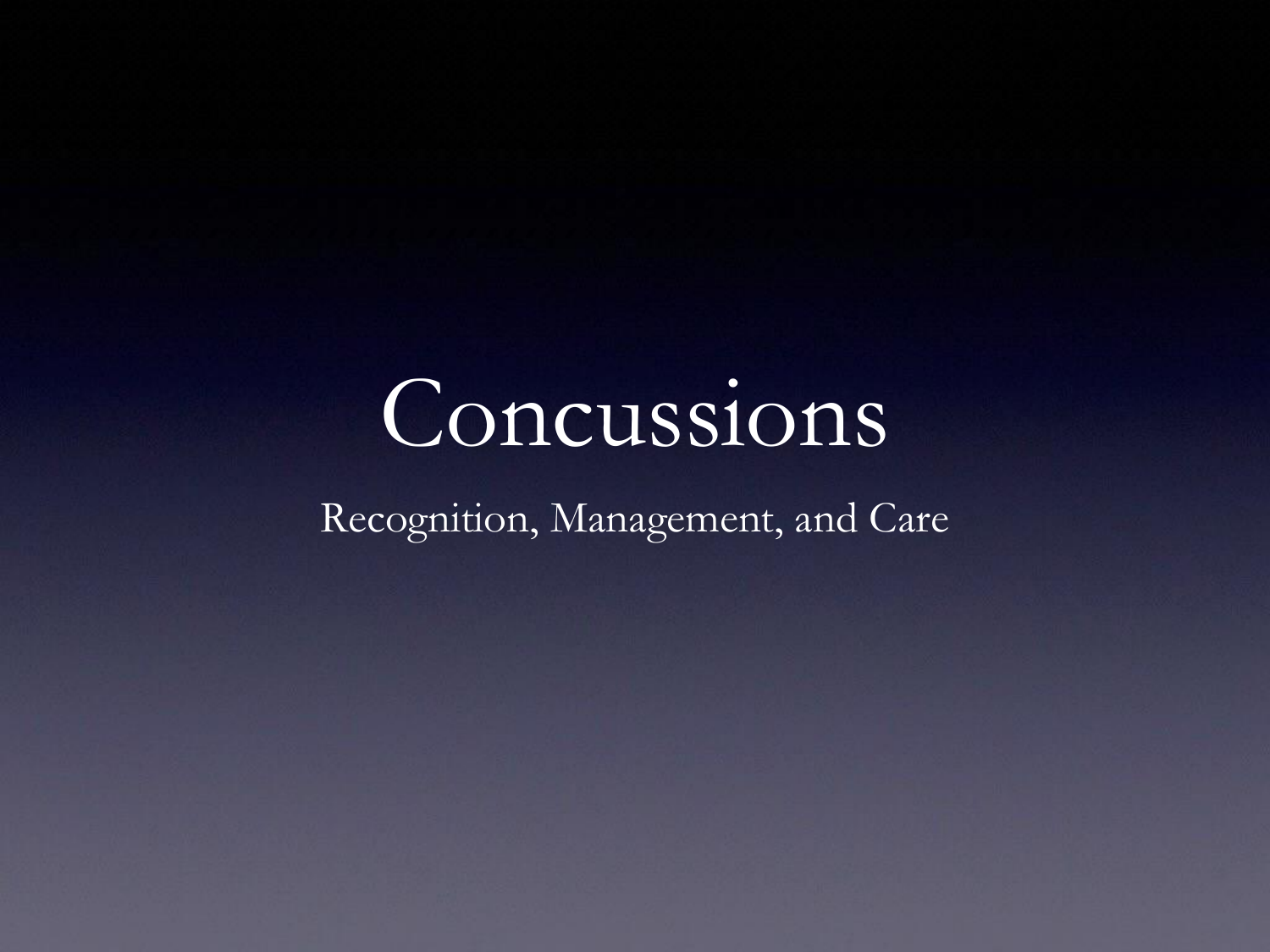### Sports Concussion:

•Complex, pathophysiological process affecting the brain, induced by traumatic bio-mechanical forces.<sup>1</sup>

• 1.6-3.8 million concussions occur as a direct result of sports and recreational activities.

It's estimated that over half of those concussions go unreported each year.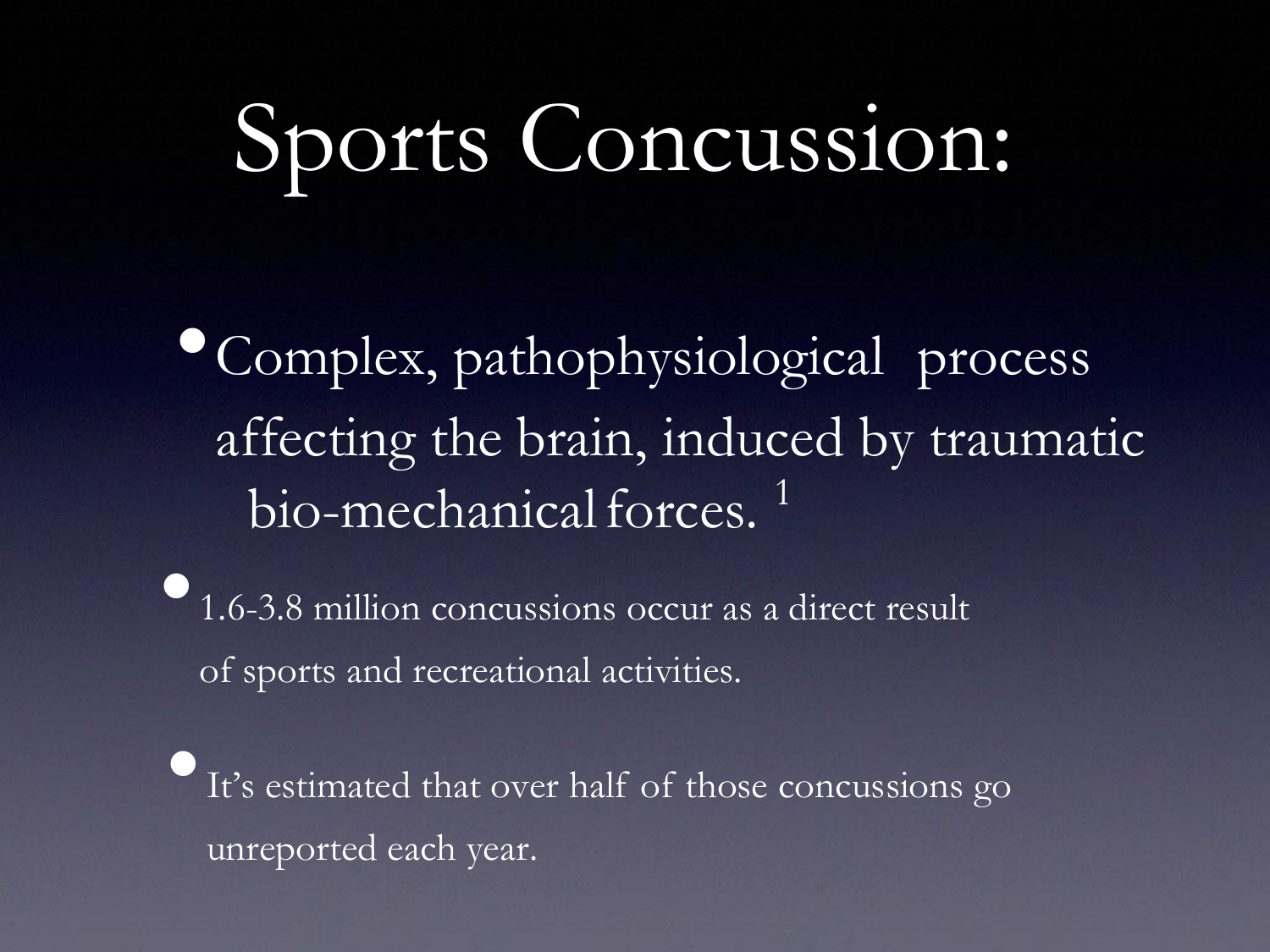## Signs of Concussion<sup>2</sup>

- Vacant stare
- Delayed verbal and motor responses Confusion and inability to focus attention
- Disorientation
- Slurred or incoherent speech
- Gross observable lack of coordination
- Emotions out of proportion to circumstances Memory Deficits
- Loss of Consciousness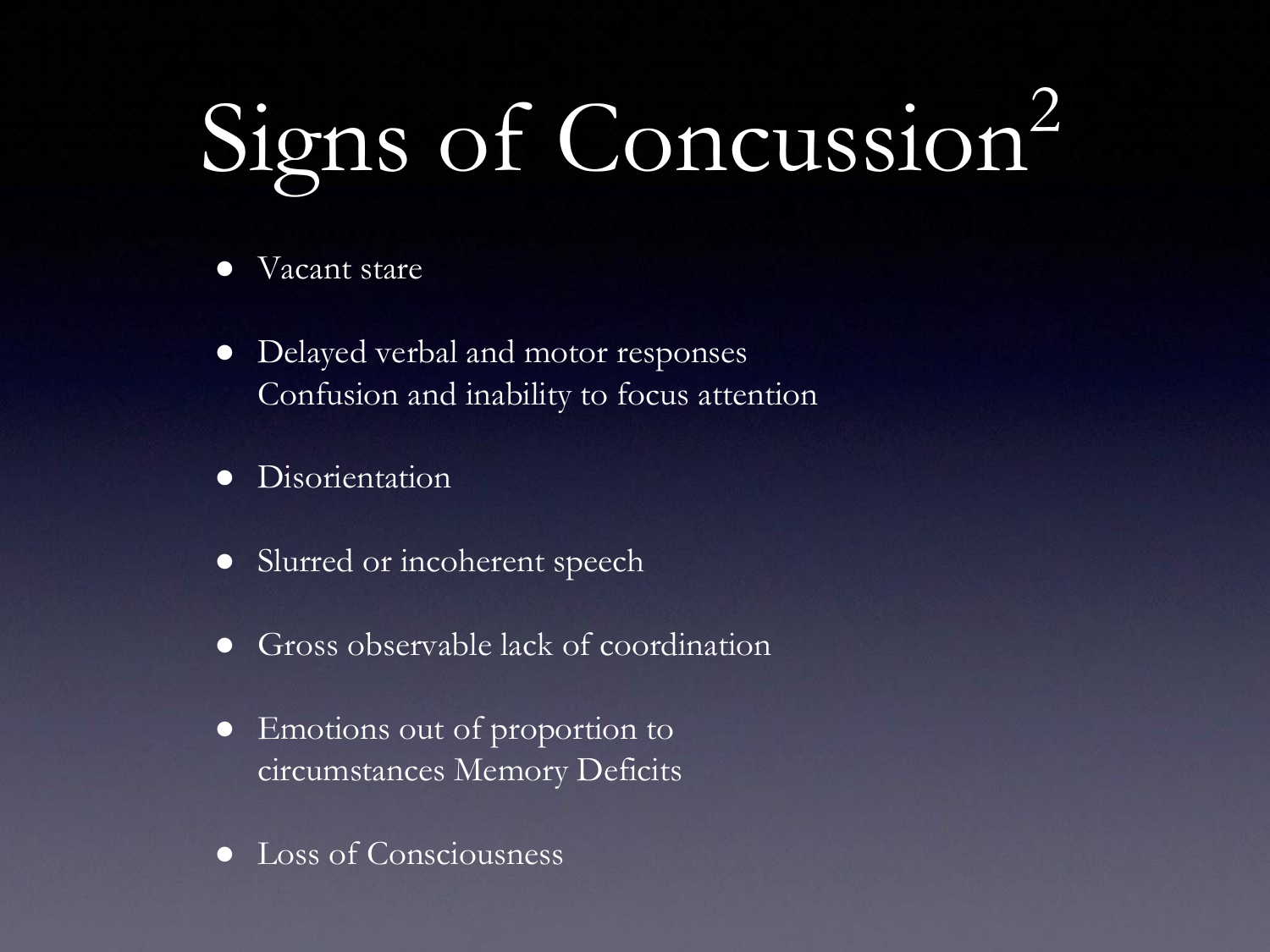#### mptoms of

- Early (minutes to hours)<br> **Canadia CUSSION<sup>2</sup>** headacht <u>بر</u>
	- Dizziness or vertigo
	- Lack of awareness of surroundings •
	- Nausea or vomiting
- **Late** (days to weeks)
	- Persistent low grade headache •
	- Lightheadedness •
	- Poor attention and concentration
	- Memory dysfunction
	- Easily fatigued (lethargy) •
	- Irritability and low frustration tolerance •
	- Photophobia (sensitivity to light)
	- Intolerance of loud noises, sometimes tinnitus (ringing in ears) •
	- Anxiety and/or depressed mood •
	- Sleep disturbances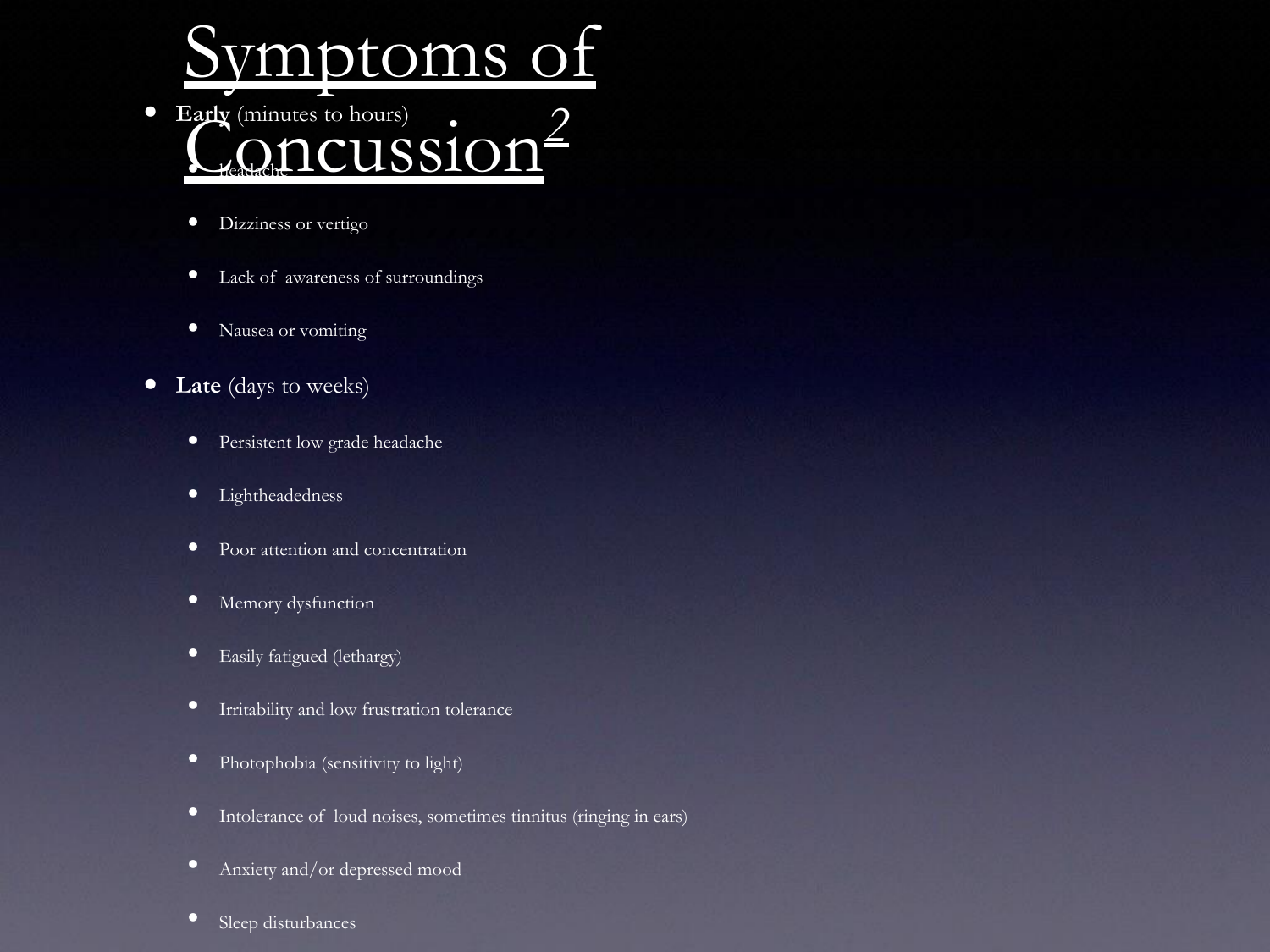# Brain Chemistry Changes<sup>8</sup>

• <sup>K</sup> <sup>+</sup>spills out of the brain cells

•  $Ca^{2+}$  surges into the brain cells

- Active pump using glucose is needed to correct
- At time of injury blood supply to the brain decreases by as much as 50%
- May take up to 10 days to have blood supply normalized
- During this time glucose is not in sufficient supply to do the work required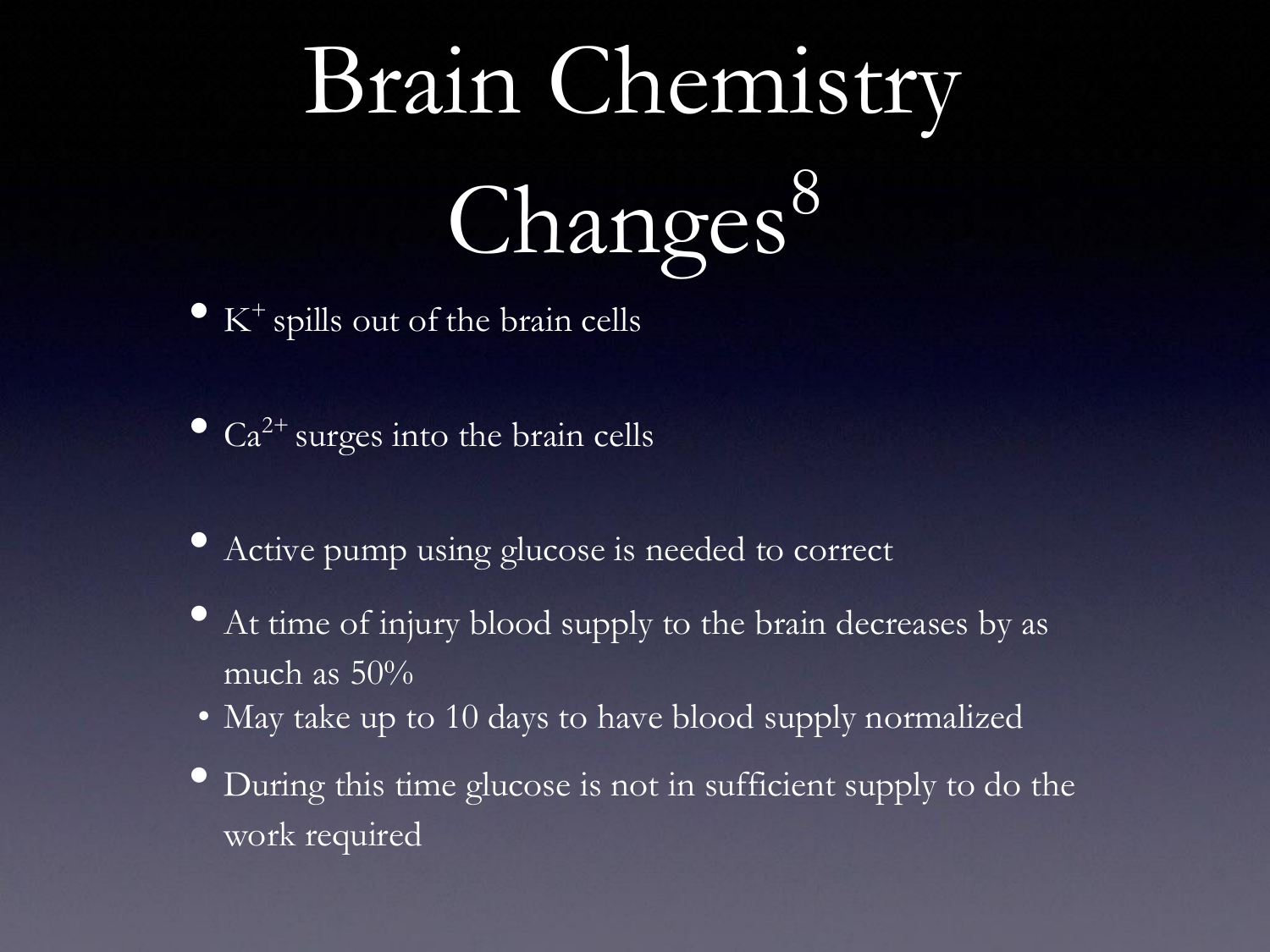#### Past Classifications of Concussions

- Grade I, II, III (brief or prolonged) 3
	- Grade I -No LOC, symptoms last <15'  $\bullet$
	- Grade II -No LOC, symptoms last  $>15'$  $\bullet$
	- Grade IIIb -brief (seconds) LOC, symptoms last  $>15'$  $\bullet$
	- Grade IIIp -prolonged (minutes) LOC, symptoms last  $>15'$
- Simple V.  $Complex<sup>1</sup>$ 
	- Simple: progressively resolves over 7-10 days. Formal neuropsychological screening does not play a role.
	- Complex: athletes suffer persistent symptoms, specific sequelae, or prolonged cognitive impairment following the injury
	- *A concussion is categorized as simple or complex post recovery.*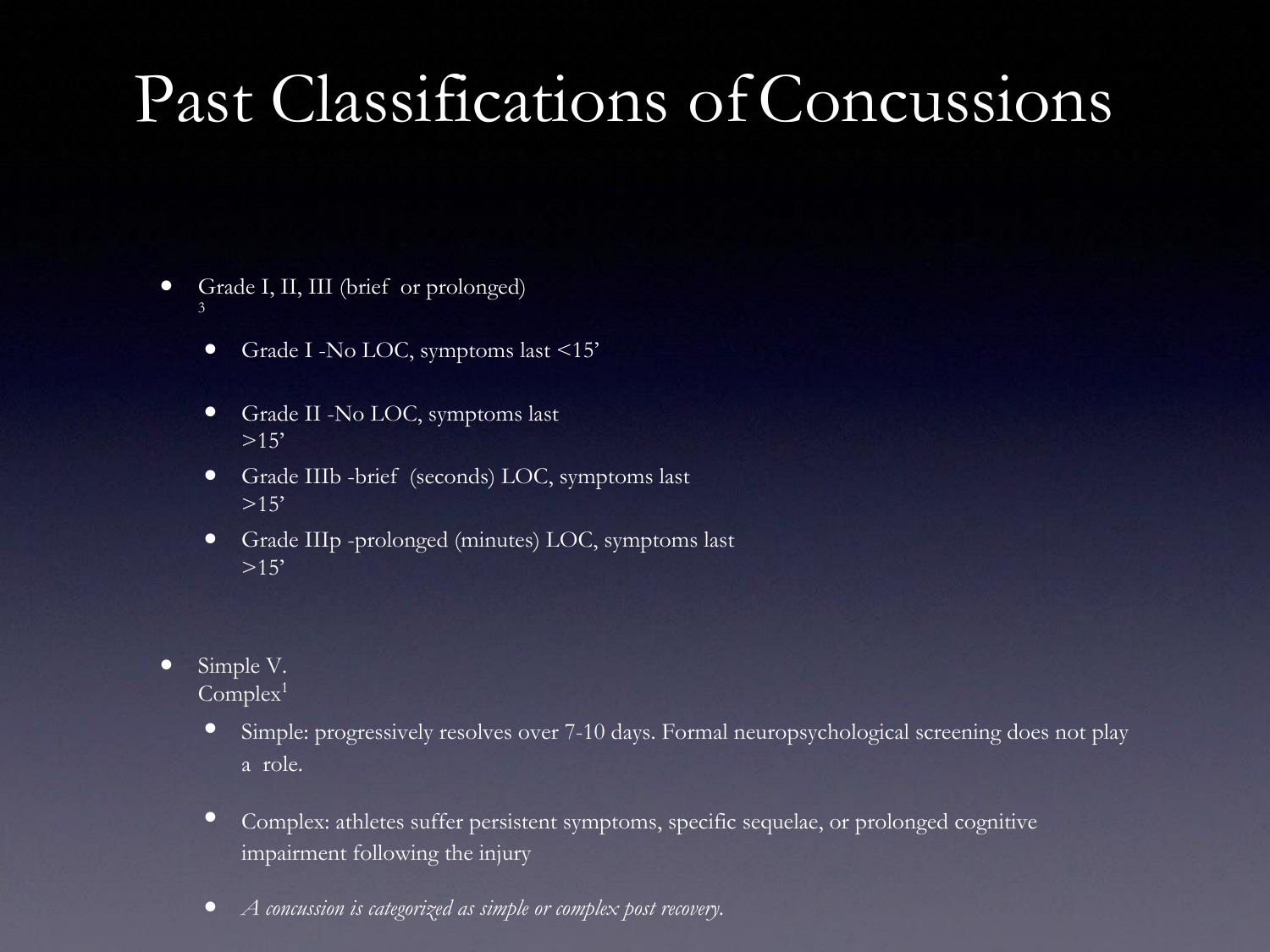## **Dangers**

- Post-concussion Syndrome<sup>4</sup>: : A progressive deterioration of cognitive function following repeated brain trauma
- Second Impact Syndrome<sup>5</sup>:  $:$  acute,  $50\%$ usually fatal, brain swelling that occurs when a second concussion is sustained before complete recovery from a previous concussion that causes vascular congestion and increased intracranial pressure.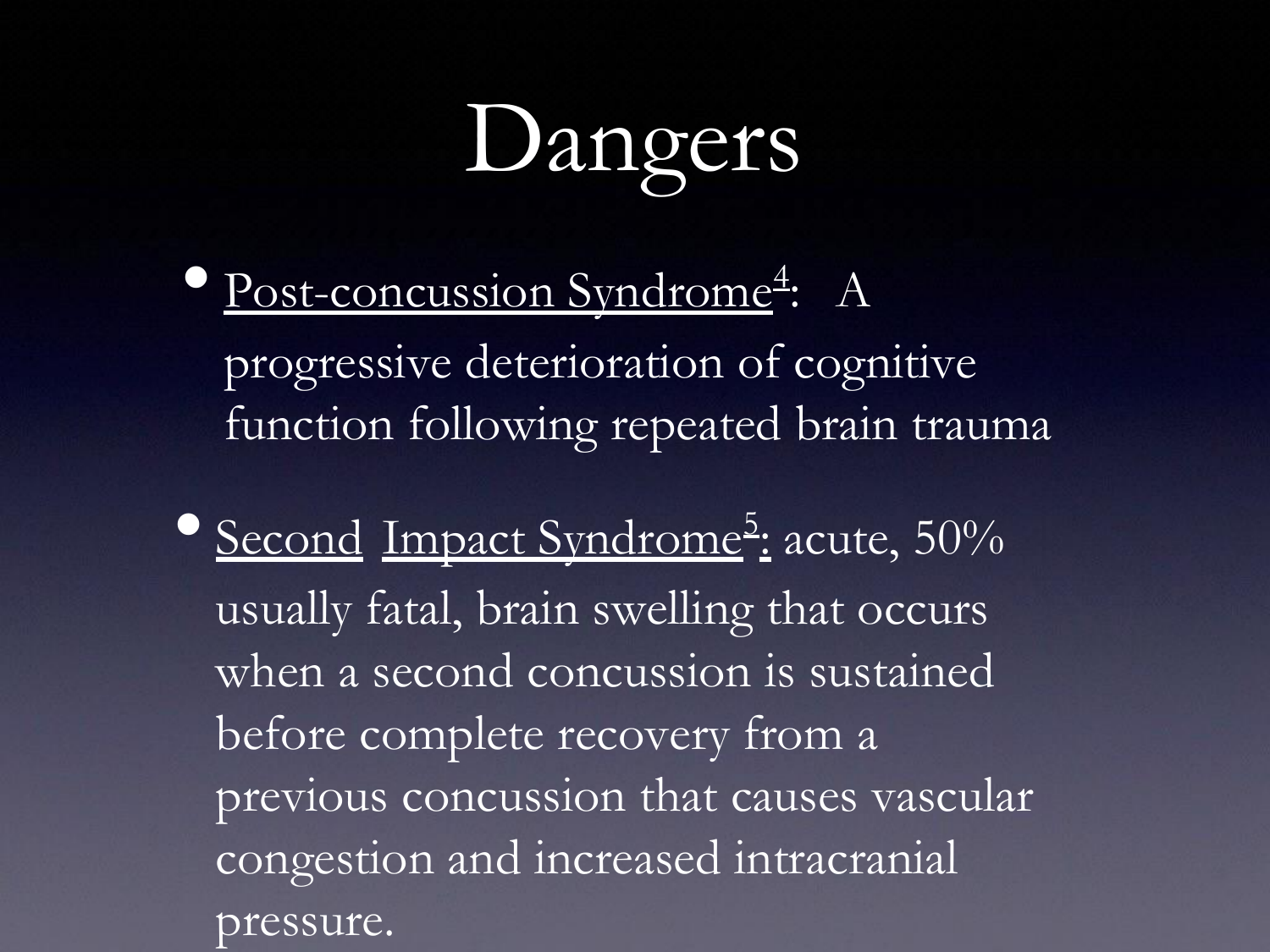### Special Considerations for Pediatric Concussions<sup>1</sup>

- Cannot be treated in the same manner as an adult concussion because of the still developing brain -must be more conservative with care.
- Students that are diagnosed as being ADD or ADHD have been shown to be more prone to receiving concussions.
- Cognitive assessment is difficult until late years because of rapidly developing cognitive maturation.
- Student-athletes need more restrictions on activities of daily living and scholastic activities while still symptomatic than do adults.
- Due to increased need for glucose other brain processing demands must be removed.
- May have periods of minutes or hours where they are back to normal.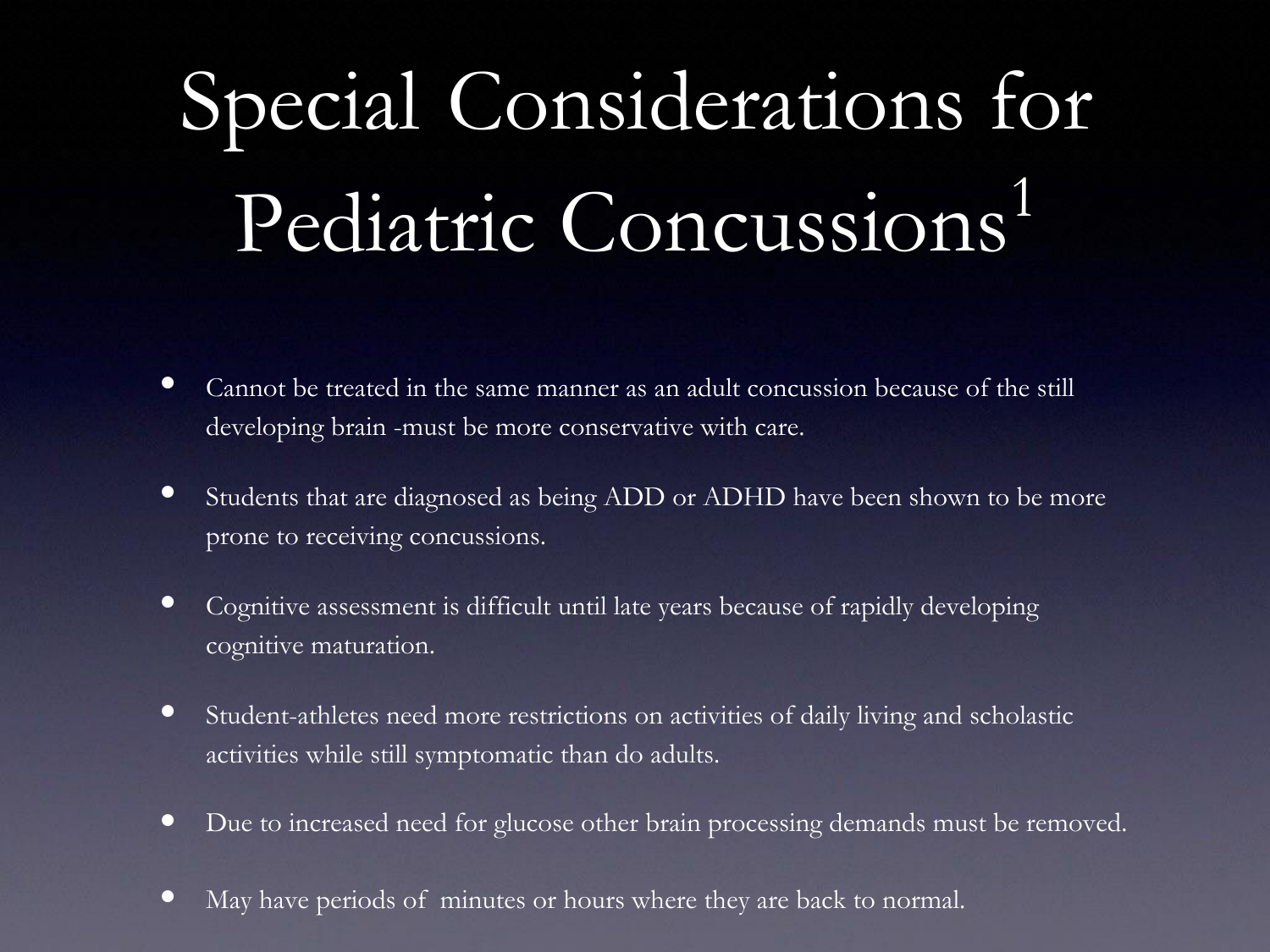### Clinical Assessment Tools

- MRI: can identify areas of contusion or axonal shear injury $^6$ .  $\bullet$
- CT scan: can determine the presence of intracranial injury or bleeding<sup>6</sup>. •
- Blood testing: blood markers can identify trauma to the brain when there is a negative CT scan $^6$ .  $\bullet$
- ImPACT: computer based test measures neuropsychological loss. Proven to be a reliable indicator for measuring recovery process<sup>1</sup>.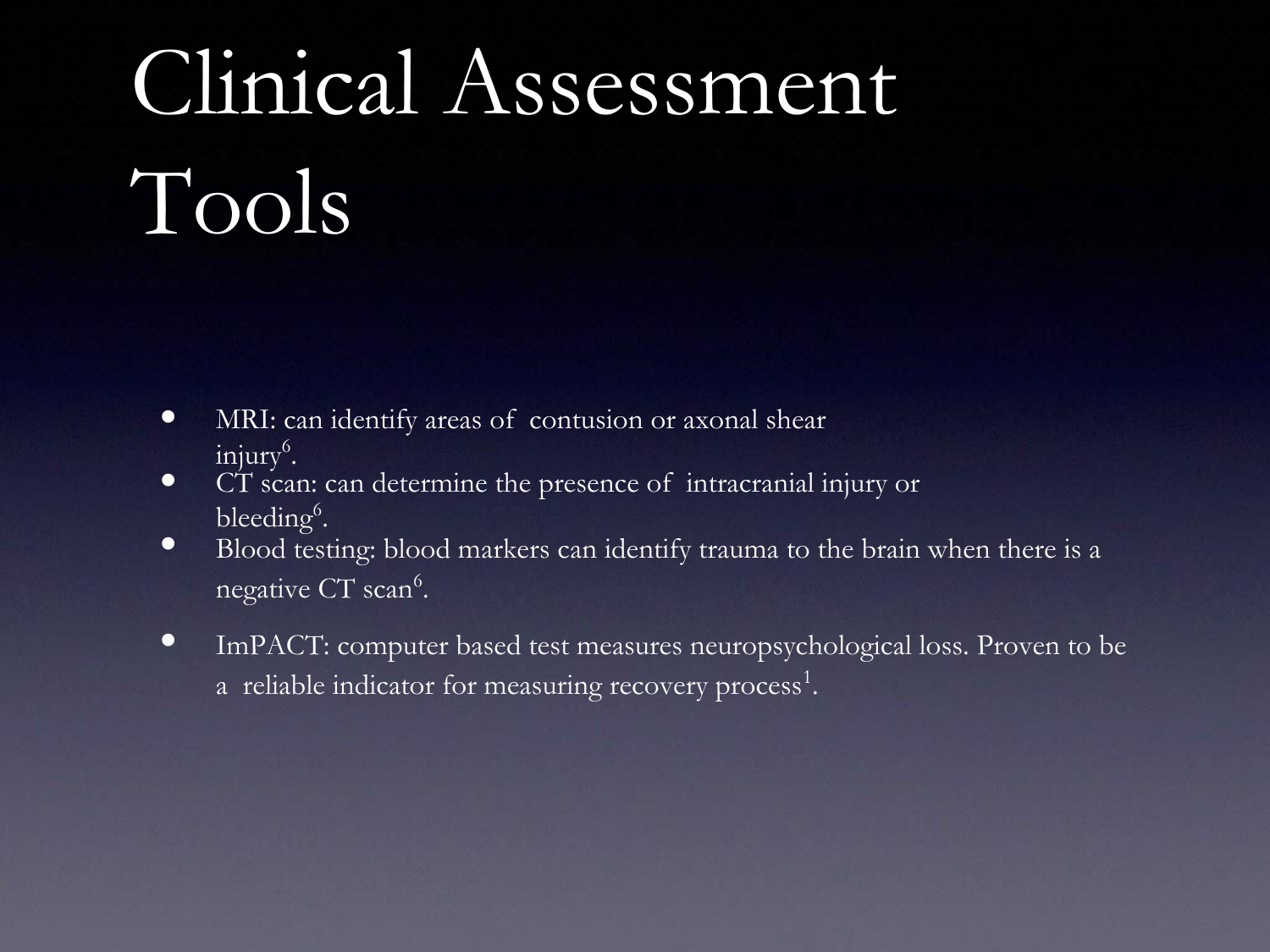# Management<sup>7</sup>

(while symptomatic)

- Inform Pediatrician  $\bullet$
- Acutely suspend all academic work and physical activities until symptoms improve. •
- Return to school when symptoms have stabilized at home.  $\bullet$
- Identify what triggers an increase in symptoms and avoid those things. •
- Initially suspend "screen" work (TV, texting, computer, video games, etc) while still suffering symptoms. •
- Once in school attempt only work that doesn't increase symptoms and work in chunks of time with rest inbetween. •
- Avoid caffeinated and sugary beverages, alcohol, and nicotine.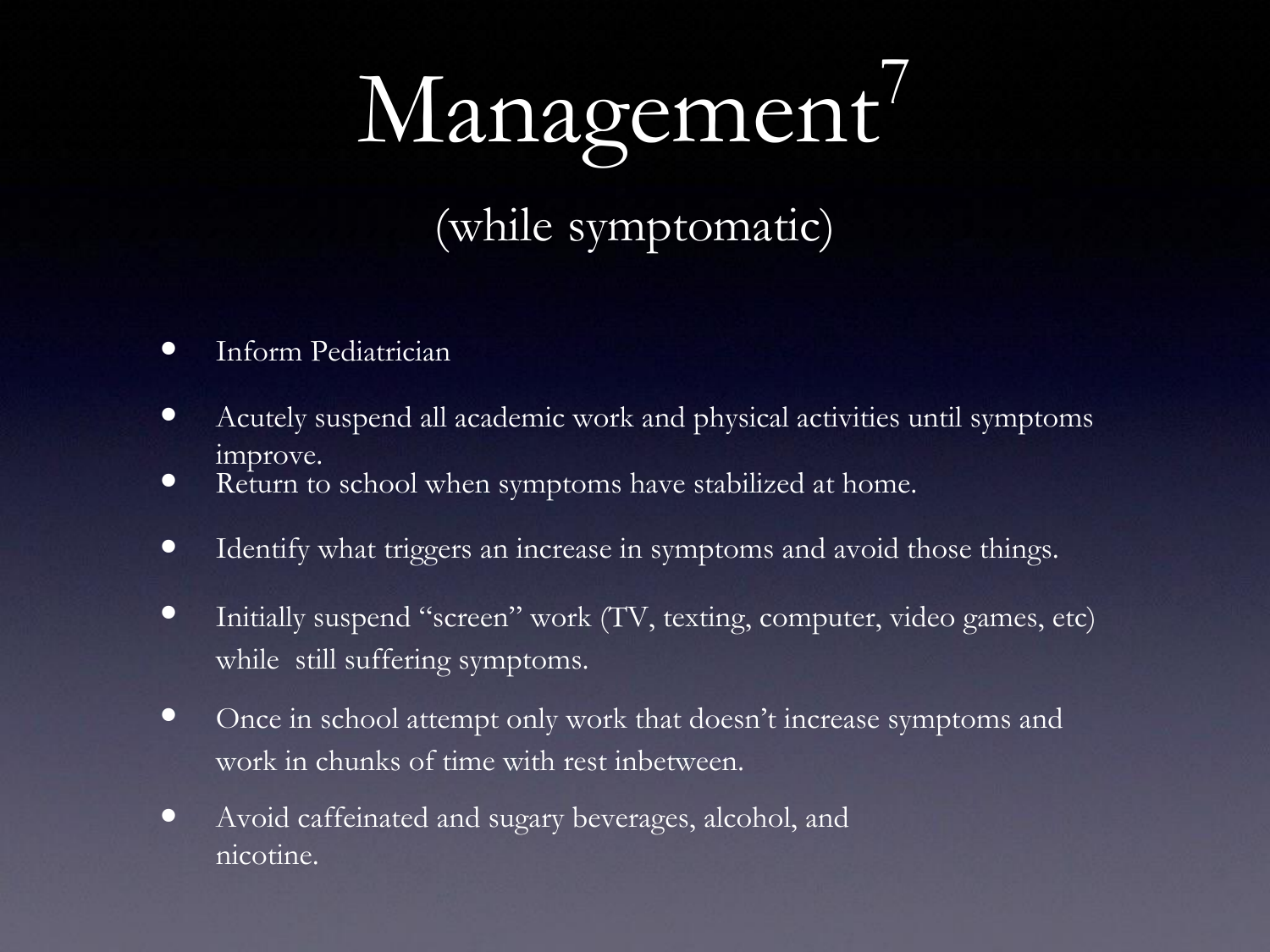#### Student-AthleteReturn To Play Protocol<sup>7</sup>

#### **Initial Treatment:**

- No physical activity until the athlete's symptoms are gone
- Avoid mental (cognitive) exertion; school attendance, test taking, reading, studying, computers, video games, and text messaging

#### **When symptom free for 24 hours in school:**

**Step 1**. Advance when full day of school is tolerated; begin low impact activity such as walking, stationary bike, etc. (Gradually increase the intensity and duration as tolerated)

**Step 2**. Advance to aerobic activity fundamental to the specific sport such as skating, running, etc.

**Step 3**. Advance to non-contact activity drills to the specific sport such as dribbling, batting, shooting

**Step 4.** Advance to full contact in a practice setting

**(Note: The student athlete must remain asymptomatic to advance through the various levels or return-to-play as described above.** 

**If symptoms return, while exercising, the athlete should return to the previous activity after waiting a day).**

**If all the above is accomplished without any return of signs and symptoms, they may return to play following final clearance. Some athletes, especially if they had multiple previous concussions, should consider having a baseline computerized neuropsychological test performed because of the increased risk of concussion.**